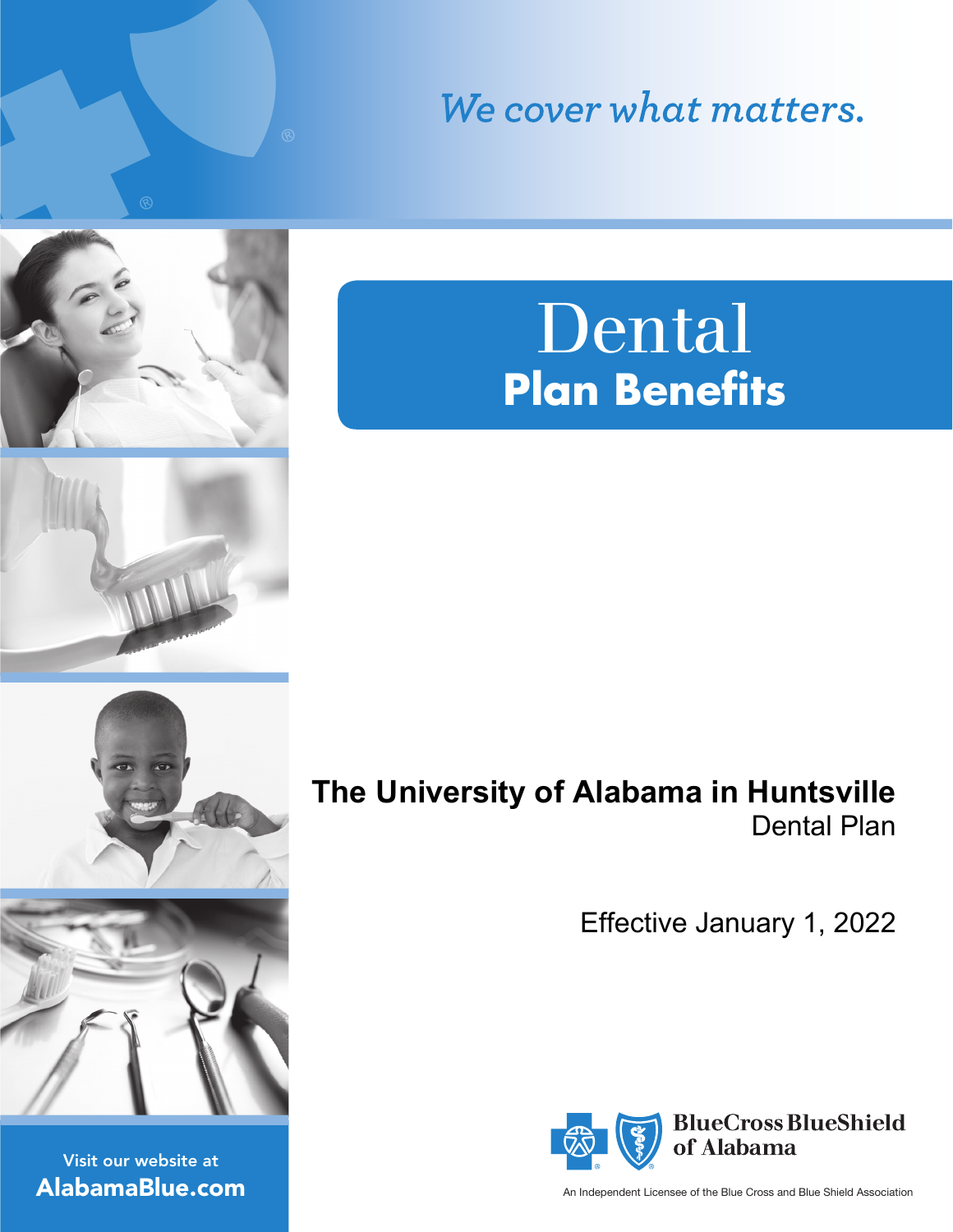## **BLUE DENTAL CHOICE**

### **Eligibility Requirements**

o You must work 30 hours or more to be eligible as a full time employee. Employees who work 29 hours or less are considered part time and will not be eligible.

### **Open Enrollment**

- $\circ$  Annual open enrollments will be allowed and the following will apply:
	- If you did not enroll when first eligible, you will be accepted.
	- You may change type contract (example: single to family)
	- You can add dependents who were not added when first eligible.
	- You may cancel your entire contract.

### **Benefit Exclusionary Period**

- o All major services (Prosthetics-Rider B, Periodontics-Rider C and Orthodontia-Rider D if applicable) will not be available until the 12-month benefit exclusionary period has been served.
- o Benefit exclusionary periods **will** apply to the following:
	- Late enrollees (employees and dependents who did not enroll within 30 days of eligibility).
	- Employees and dependents who voluntarily drop coverage and re-enroll at a later open enrollment.
- o Benefit exclusionary periods **will not** apply to the following:
	- Initial enrollees.
	- New hires enrolled within 30 days of eligibility.
	- Employees and dependents added as special enrollees within 30 days of a change in family status.
- $\circ$  This 12-month benefit exclusion period may be waived or reduced if:
	- You were covered by another dental plan before becoming covered by this plan, and;
	- There is no greater than a 63-day break in dental coverage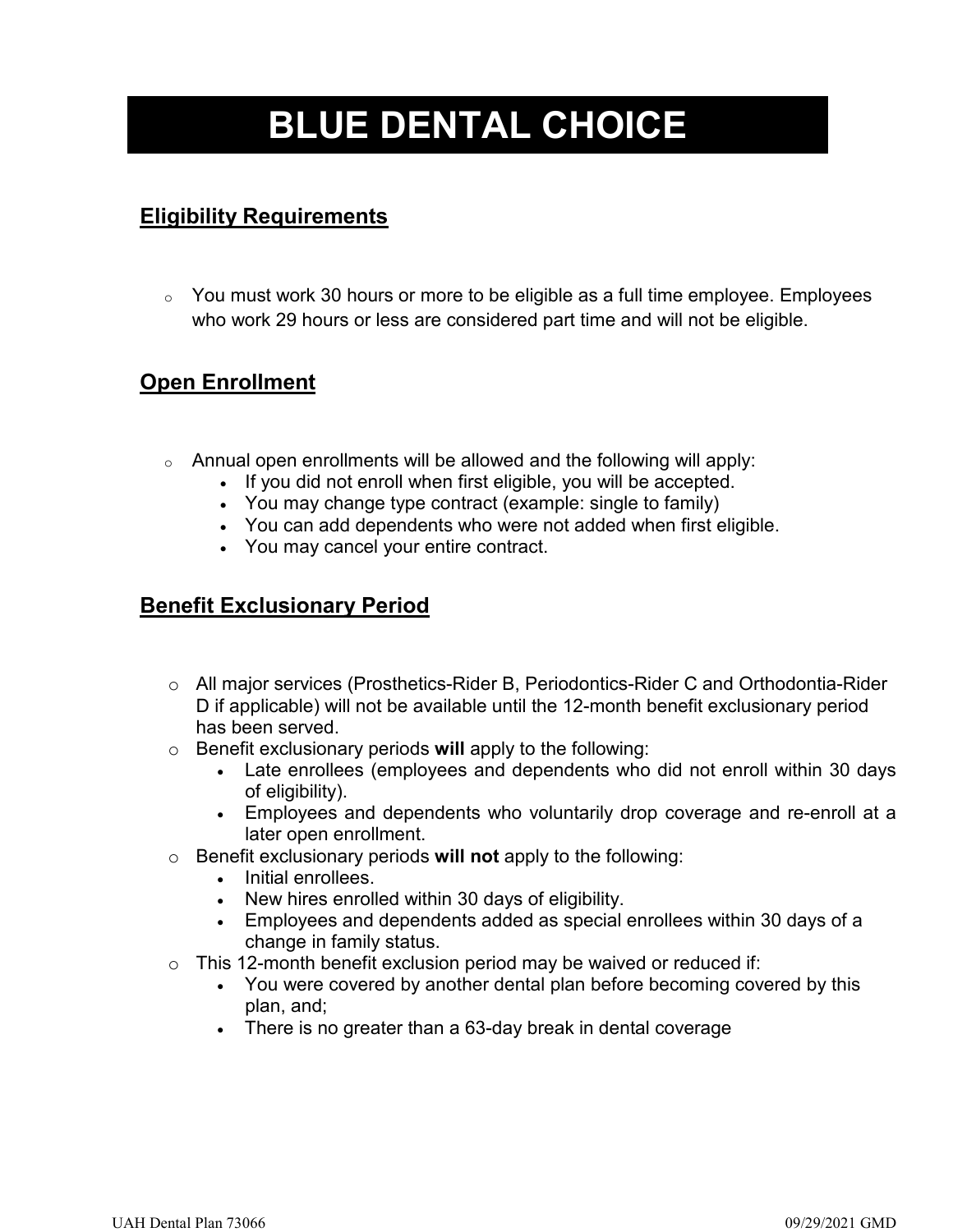## **PREFERRED DENTAL NETWORK ACCESS PLUS DENTAL**

Blue Cross and Blue Shield of Alabama's Access Plus Dental network provides access to dental providers throughout the United States. This network is designed to promote quality and cost-effective dental care. Access Plus Dental offers over 450,542 access points nationwide so that you can be confident in finding a dentist near your home in the Access Plus Dental network.

## *Dental Network Provisions:*

- Network dentists will file claims for you.
- Network dentists accept the Blue Cross fee schedule as payment in full (after deductibleand coinsurance, if applicable).
- Blue Cross payments offer an average savings of 20-40% off billed charges.
- Covered dental services, level of coverage, deductible and benefit maximum amounts will be the same for in-network and out-of-network dentists. However, if you do not use an innetwork dentist, Blue Cross will pay you the "allowed amount" for covered services. You may be responsible for the difference between the Blue Cross payment and the dentist's charge (plus deductible and coinsurance, if applicable). You may also have to file the claim yourself if your dentist's office will not.
- To find a dentist in the Access Plus Dental network, visit **AlabamaBlue.com** and click on "Finda Doctor". Then select "Dentist" as the healthcare provider type, enter your zip code or city/state and choose "Access Plus Dental".

### *Filing Dental Claims:*

File all claims for dental services to **Blue Cross and Blue Shield of Alabama.** If your dentist files your claim, ask him or her to send the claim to Blue Cross and Blue Shield of Alabama's address. You should fill out the top portion of the form and ask the dentist to complete the bottom.

To file your own dental claim, you should complete the top portion of the claim form and attach an itemized statement from your dentist.

Send dental claims to this address:

#### **Blue Cross and Blue Shield of Alabama P.O. Box 830389 Birmingham, Alabama 35283-0389**

If you have questions about your dental coverage or claim, please call the following number:

#### **Blue Cross and Blue Shield of Alabama Customer Service 1 800 239-5772**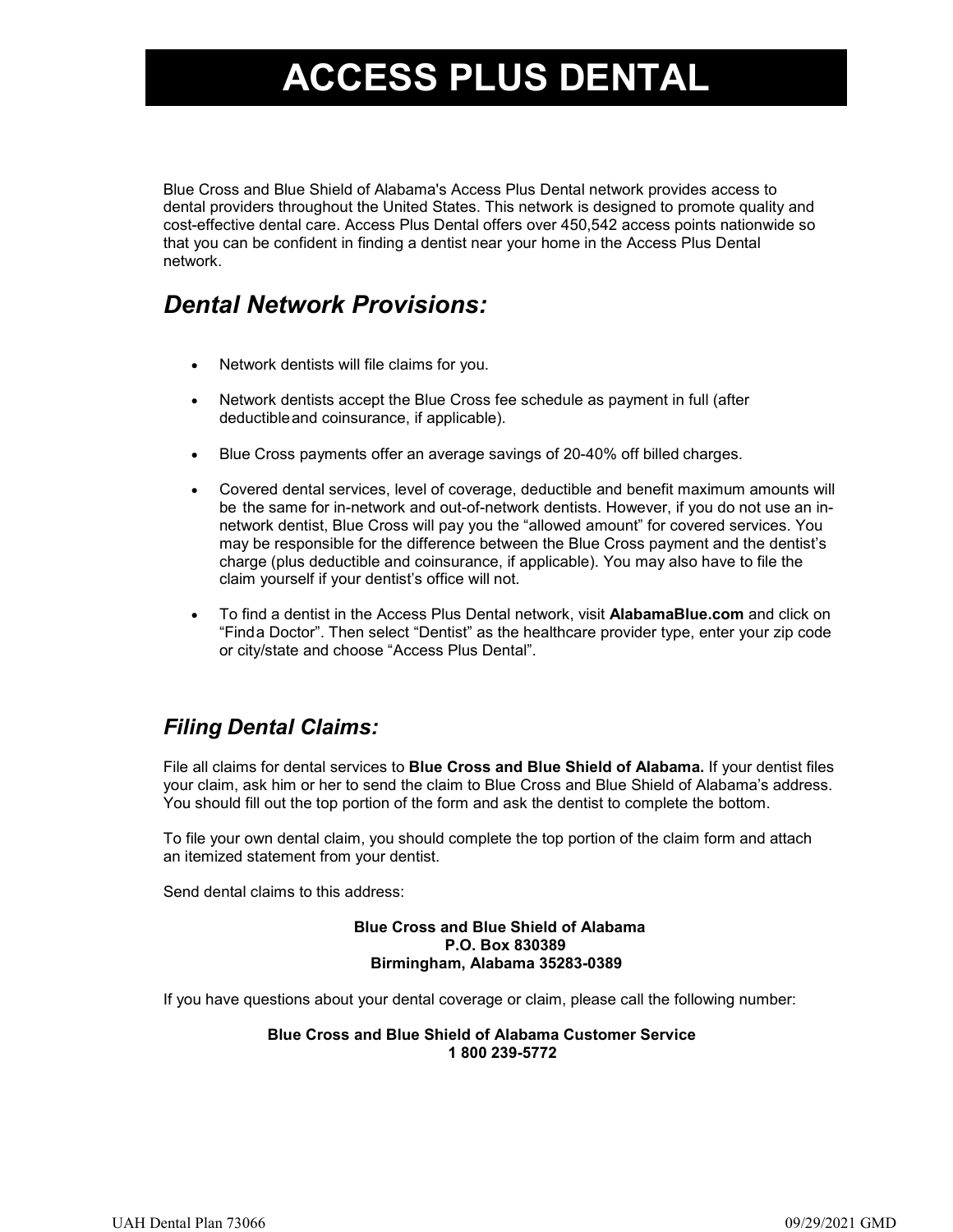## **The University of Alabama in Huntsville Dental Benefits**

 **Effective January 1, 2022**

| <b>GENERAL PROVISIONS</b>                                                                                                                                                     |                                                                                                                  |
|-------------------------------------------------------------------------------------------------------------------------------------------------------------------------------|------------------------------------------------------------------------------------------------------------------|
| <b>Deductible</b>                                                                                                                                                             | \$50 deductible per member per calendar year; \$150 family maximum.                                              |
| <b>Annual Dental Maximum</b>                                                                                                                                                  | Combined in and out-of-network maximum of \$1,000 per member each calendar                                       |
|                                                                                                                                                                               | year. Additional \$500 benefit available if services are received in-network.                                    |
| <b>Lifetime Orthodontic Maximum</b>                                                                                                                                           | \$1,000 lifetime maximum per person.                                                                             |
| <b>DIAGNOSTIC AND PREVENTIVE (Exams and Cleanings)</b>                                                                                                                        |                                                                                                                  |
| Covered at 100% of the allowed amount, no deductible.                                                                                                                         |                                                                                                                  |
| Includes:                                                                                                                                                                     |                                                                                                                  |
| Dental exams up to twice per benefit period.<br>$\bullet$                                                                                                                     |                                                                                                                  |
| Full mouth x-rays, one set during any 36 consecutive months.<br>$\bullet$                                                                                                     |                                                                                                                  |
| Bitewing x-rays, one set per benefit period.<br>$\bullet$                                                                                                                     |                                                                                                                  |
| Other dental x-rays, used to diagnose a specific condition.<br>$\bullet$<br>Routine cleanings, twice per benefit period.<br>$\bullet$                                         |                                                                                                                  |
| Tooth sealants on teeth numbers 3, 14, 19, and 30, limited to one application per tooth each 48 months. Benefits are limited to a<br>$\bullet$                                |                                                                                                                  |
| maximum payment of \$20 per tooth. Limited to the first permanent molars of children through age 13.                                                                          |                                                                                                                  |
| Fluoride treatment for children under age 19 twice per benefit period.<br>$\bullet$                                                                                           |                                                                                                                  |
| $\bullet$                                                                                                                                                                     | Space maintainers (not made of precious metals) that replace prematurely lost teeth for children through age 18. |
| <b>RESTORATIVE (Fillings and Root Canals)</b>                                                                                                                                 |                                                                                                                  |
| Covered at 80% of the allowed amount, subject to the deductible.                                                                                                              |                                                                                                                  |
| Includes:                                                                                                                                                                     |                                                                                                                  |
| Fillings made of silver amalgam and synthetic tooth color materials on the front upper and lower tooth numbers 5-12 and 21-28.<br>$\bullet$                                   |                                                                                                                  |
| Simple tooth extractions.<br>$\bullet$                                                                                                                                        |                                                                                                                  |
| Direct pulp capping, removal of pulp and root canal treatment.<br>$\bullet$                                                                                                   |                                                                                                                  |
| Repairs to removable dentures.<br>$\bullet$                                                                                                                                   |                                                                                                                  |
| Emergency treatment for pain.<br>$\bullet$<br>$\bullet$                                                                                                                       |                                                                                                                  |
| 12 month waiting period for new entrants into the plan (except fillings and simple extractions).                                                                              |                                                                                                                  |
| <b>SUPPLEMENTAL (Oral Surgery and Anesthesia)</b>                                                                                                                             |                                                                                                                  |
| Covered at 80% of the allowed amount, subject to the deductible.<br>Includes:                                                                                                 |                                                                                                                  |
| Oral surgery for tooth extractions and impacted teeth.<br>$\bullet$                                                                                                           |                                                                                                                  |
| General anesthesia given for oral or dental surgery. This means drugs injected or inhaled for relaxation or to lessen pain, or to make<br>$\bullet$                           |                                                                                                                  |
| unconscious, but no analgesics, drugs given by local infiltration or nitrous oxide.                                                                                           |                                                                                                                  |
| Treatment of the root tip of the tooth including its removal.<br>$\bullet$                                                                                                    |                                                                                                                  |
| 12 month waiting period for new entrants into the plan.<br>$\bullet$                                                                                                          |                                                                                                                  |
| <b>PERIODONTIC (Gum Disease)</b>                                                                                                                                              |                                                                                                                  |
| Covered at 80% of the allowed amount, subject to the deductible.                                                                                                              |                                                                                                                  |
| Includes:                                                                                                                                                                     |                                                                                                                  |
| Periodontic exams twice per benefit period. Benefit period is calendar year.                                                                                                  |                                                                                                                  |
| Removal of diseased gum tissue and reconstructing gums.<br>$\bullet$                                                                                                          |                                                                                                                  |
| Removal of diseased bone.<br>$\bullet$                                                                                                                                        |                                                                                                                  |
| Reconstruction of gums and mucous membranes by surgery.<br>$\bullet$<br>Removing plaque and calculus below the gum line for periodontal disease per quadrant every two years. |                                                                                                                  |
| $\bullet$                                                                                                                                                                     |                                                                                                                  |
| Periodontal surgery once per quadrant, every three years.<br>$\bullet$<br>12 month waiting period for new entrants into the plan.<br>$\bullet$                                |                                                                                                                  |
| <b>PROSTHETIC (Crowns and Dentures)</b>                                                                                                                                       |                                                                                                                  |
| Covered at 50% of the allowed amount, subject to the deductible.                                                                                                              |                                                                                                                  |
| Includes:                                                                                                                                                                     |                                                                                                                  |
| Full or partial dentures. Limited to once every five years.<br>$\bullet$                                                                                                      |                                                                                                                  |
| Fixed or removable bridges. Limited to once every five years.<br>$\bullet$                                                                                                    |                                                                                                                  |
| Inlays, onlays, or crowns to restore diseased or accidentally broken teeth, if less expensive fillings are not adequate. Limited to once<br>$\bullet$                         |                                                                                                                  |
| every five years.                                                                                                                                                             |                                                                                                                  |
| Dental Implants.<br>$\bullet$                                                                                                                                                 |                                                                                                                  |
| 12 month waiting period for new entrants into the plan.                                                                                                                       |                                                                                                                  |